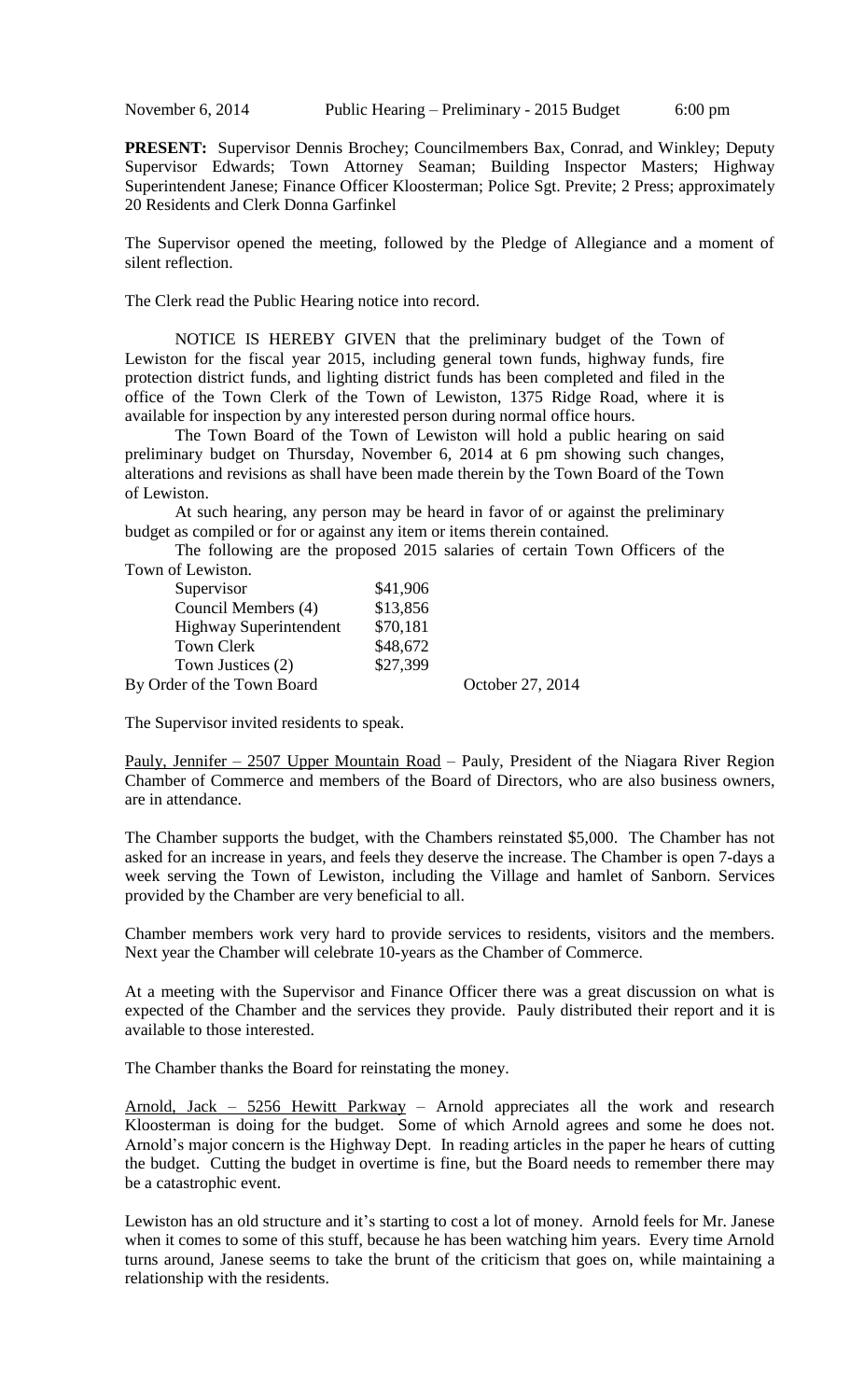Kloosterman said the highway budget has increased 21% in the last three years, taking into consideration a lot of that is equipment expenses.

Over the last seven years that Arnold has lived here, it is said there is no money for the budgets. Lewiston seems to forget one thing; the Board doesn't want to increase the tax base. There are very prominent citizens here that have a great knowledge of business. There is no reason the Board can't tap into this knowledge, and entice businesses to come to Lewiston, to increase the tax base.

<u>Craft, Ronald – 105 North 4<sup>th</sup> Street</u> – Craft is the owner of Fine Antiques, a member of the Chamber and a tax payer. There are a lot of cuts in services to the residents.

Craft complains about giving \$65,000 a year to the Arts Council and money to the Jazz Festival. The Arts Council has taken money from the Greenway Funds and putting it into memorials. Businesses have been complaining about the placement of the tents during their festival and local merchants are losing business. They don't listen to anybody and they don't have to answer to anyone. They receive all the money they want.

Same with the Jazz Festival, they charge local merchants to sit in front of their businesses to do business during the festival. Craft said this is ridicules, we all use the streets. The businesses in the Town should be able to have a tent for nothing.

In 2013 they had \$50,000 left in their bank account and they still ask for money.

The only people the Board should support are those like the Chamber, people that have to do with all taxpayers instead of a select few. Nothing against the Council or the Jazz Festival.

Craft has spoken to many people regarding the use of Greenway money being used at Joseph Davis State Park. It is being said this is costing taxpayers money, it isn't. The Town is getting the money.

Craft had 523 signatures, to find out some facts and vote something and the Board says "nope, you can't do it". These people haven't signed anything, they walk in, they call you on the phone and they get money. To Craft this is not right.

Brochey said he is always available to explain anything.

Glasgow, Paulette  $-$  836 The Circle  $-$  Glasgow thanked the Board for the opportunity to comment on the 2015 Preliminary Budget.

After 4-years of unrealistic revenue projections, lack of budgetary oversight and wasteful spending; when reviewing the budget, Glasgow thought finally "the adults have arrived".

A budget that cuts spending by over a million dollars has no employee lay-offs, and maintaining services is a realistic budget. Some have demonstrated their dislike and distaste for the budget, and one can understand why. After 4-years of being unsupervised and raiding the cookie jar, there is little or no cookies left. After 4-years of no oversight with regards to funding every pie in the ski project, with little or no return on the investment, we must now face reality. The reality is Lewiston can't continue the wasteful spending of public money.

Although agreeing with some of the budget, such as seeking RFP's for services of the auditor and legal counsel. There are parts Glasgow does not agree with. Since January over \$7,000 has been paid to secure grants. To date, Lewiston has received little or no return on the investment. In 2015 it is being proposed to give this individual a \$100/month raise. Why? Why is it being proposed to pay someone a \$1,000/month for service Lewiston may or may not be getting? These dollars should be returned to fund balance. There are many talented department heads and employees who in the past have successfully secured grant money. The Chamber has done this.

In regards to Artpark funding, Glasgow has heard several times that "because this entity is notfor-profit, it can't make a profit. That statement is half correct. Not-for-profit entities exist, not to make money, but to fulfill one of the purposes recognized by State and Federal law. As long as a not-for-profit entity is organized, and operated for a recognized purpose and secured the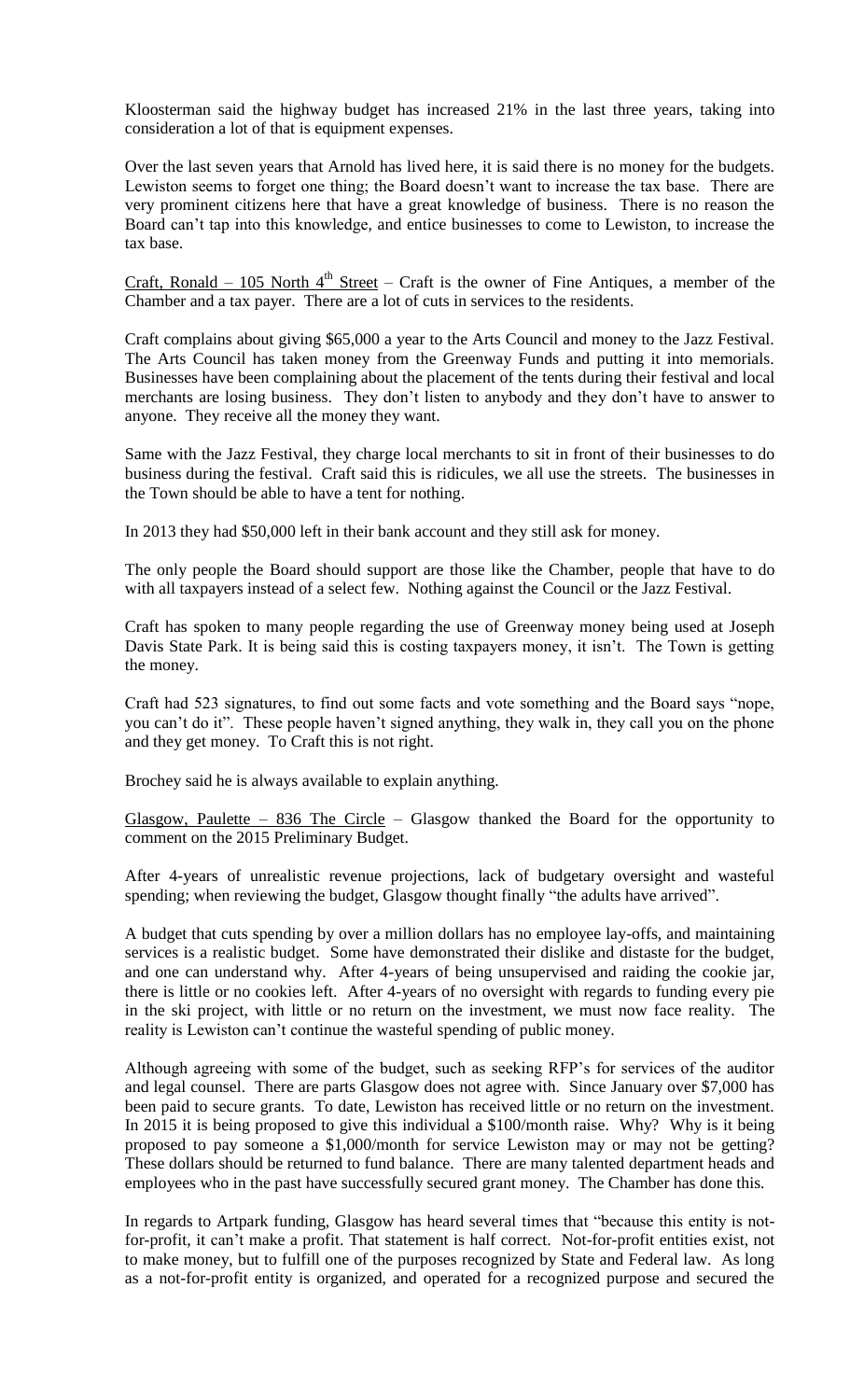proper tax exempt status, it can take in more money than it spends to conduct its activities. In another words, a not profit entity can make a profit.

\$100,000 is annually allotted for continuation to the children's programs at Artpark. Glasgow has no problem with providing funding for this purpose. There is a problem with holding the taxpayer hostage into paying for a problem Lewiston did not create. For nearly 6-month every year, concerts and festivals are causing an increase in traffic and security that the taxpayer did not create and is paying for.

The Board needs to understand enough is enough. These concerts do help our local businessmen. But if you are going to hold a concert or festival then you must assume the financial responsibly as it relates to traffic and security. The taxpayer should not be held as a financial hostage.

Glasgow suggests before any funding is released to any not-for-profit entity, holding a concert or festival, that an agreement is formed whereby that non-profit assumes all financial responsibility for any liability, traffic and security concerns they create.

20-years ago the budget for the consolidated police dept. was approximately \$300,000 - \$400,000. These funds were to be used to provide police services for 32-square miles that make up the Town of Lewiston, excluding the Tuscarora Nation. At that time, those involved were cautioned that what they were creating could cause a future concern that would eventually eat up a large portion of future annual budgets. Today the Police Dept. budget is over \$1-million, and Lewiston's area is still 32-square miles.

So not to be misunderstood, Glasgow stated, "does not, and will not support any effort to abolish the Police Dept." But does hope the Board takes a serious look and effort, to address the spiraling cost of police services. If not, 5, 10 years from now residents may be paying a tax to pay for police services.

Glasgow said Councilman Conrad, in a recent article, may have used the wrong word when referring to "reacting" to the concerns of the citizens. Glasgow hopes he meant to use the word "addressing" the concerns of the citizens with regards to the budget. Conrad said Glasgow is correct.

Lastly, the Board's responsibility in regards to the budgetary process should not be simply about passing and overseeing the budget, but making sure the budgetary process is fair and equal. The Board has a responsibility that department heads are treated equally, and that department heads provide rejected estimates, on time according to the law.

Last week, Glasgow unfortunately witnessed a glowing example as to why there is a need for adult supervision in certain departments of this Town. For 1½ hours the public business and public were held hostage, while a department head complained about a 1% decrease in his budget. What followed was the turning of a public meeting into a circus.

At one point, the department head stated that he used 2014 funding for brush pickup left at the side of the road by private contactors. In 2003 the Town passed the following Local Law: No person, persons, firm or corporation shall cause to be disposed of by placing at the curb, street side, or at any authorized disposal sight for regular scheduled municipal collection of any trees, shrubs, tree branches or brush where the owner of that property has contacted for the cutting and removal of the same. In such cases it is the duty and responsibility of the property owner and the contractor to make arrangements to have such disposal removed. It shall be unlawful for any Town of Lewiston personnel or equipment to be used for such removal.

Glasgow does not think the taxpayer should be footing the bill to have public money used to violate a local law. What guarantee does the taxpayer have that this will not happen in the future with the additional funding given to this department at the last meeting.

There is a desperate need for additional revenue in this Town. The formation of a business council may be a good idea. The grant dollars could be used for expenses for this.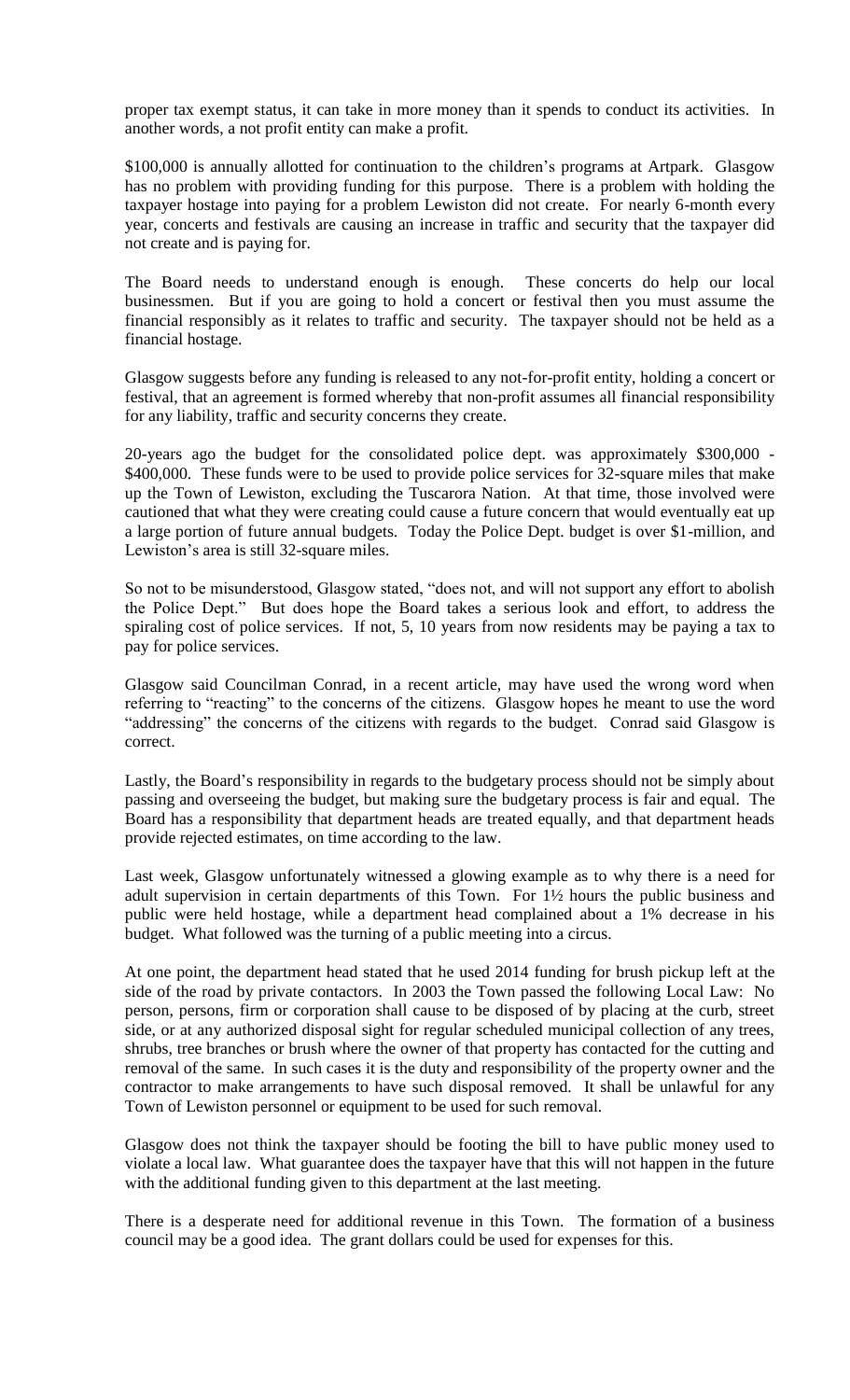The Town can't rely on CWM tipping fees, Greenway money or Modern. Lewiston needs to start making money. Glasgow thanked the Board again for the opportunity to speak

Winkley requests restoring \$1,000 to Heart Interfaith. They did not receive an increase, but would restore them back to 2014. Kloosterman said this has already been entered.

Dollars have been restored to the Chamber. Kloosterman said these dollars are not part of the Preliminary Budget at this time.

At the October  $27<sup>th</sup>$  meeting the Board requested Kloosterman calculate a 1.5% pay raise for all non-union employees, not including elected officials. The dollar amount would be approximately \$21,000. The 1.5% is a cost of living increase.

Winkley said historically, for the last 20-years Lewiston has had two attorneys. Winkley doesn't agree to cutting it to one attorney. Winkley requests leaving it at two with the budget line being the same as 2014.

Brochey can understand the reason for two. There have been several times he has tried to locate the attorneys with no return calls received. Winkley said that is not a reason to cut the attorney out, maybe a discussion of another attorney.

Brochey would like to look into seeing if one attorney will work. Winkley would still like to restore the two attorneys. Kloosterman said \$20,000 was removed, not the number of attorneys. It is suggested the Board consider hiring a firm like Lewiston does with the engineer.

Bax said restore the funding, but then not necessarily hire at the historic rates, which is accomplishing both goals. Kloosterman needs time to see where the money will come from.

Bax met with Janese and he requests the \$40,000 taken from the Machinery Equipment line be put back. At the last meeting it was transferred to Snow Removal Contractual. \$300,000 was put into the paving budget. Janese requests \$50,000 of those dollars be transferred to General Repair Personnel line.

Janese looked at the over-time. From June to November, the highway dept. is averaging 2.2 hours per man per week. That is what it is. It is not every Saturday and Sunday, not 9 nights a week like previously spoken. Janese just wants the Board to understand. This is approximately \$1,700 extra a week, Janese does not consider this to be an adsorbent amount of money.

Overtime dollars are used for brush and leaf pick-up. The last five Superintendents had done it this way. At one time there was a separate budget line for over-time for leaves and brush. This was eliminated when the consolidation was done  $3 - 4$  years ago. Nonetheless Janese gets to set the policy. After last week, Janese knows what the residents want and that is how it will be done. Janese asks the Board to let him be Highway Superintendent this year.

Brochey is asking Janese to work with the Board on the budget. Compromises need to be made.

Janese said he has not exceeded his budget, why would he want to make a change. Janese has no problem working with the Board, just keep the budget as it is, put the money back in so he can pay the employees and he will take care of it from there. Janese promises he will not ask the Board for any extra funding next year.

Winkley wants to make sure that there is enough money in the paving budget. Janese said yes. Bax suggested there be monitoring of the over-time. This has been identified as an issue. Janese feels that sometime the Board is misinformed. Janese said he typical does monitor the over-time.

Bax said the Board's goal for the highway dept. is to fund the budget to allow adequate paving so that none of the roads are in any major sense of disrepair.

Conrad questioned Janese that if a development is constructed and road cuts are needed to tap in to a waterline, does the Town charge this service. Janese said when doing sewer or water work, Janese leaves it up to that department. Janese said the developer does their own, but does requests to see what the plan is prior to filling the property back.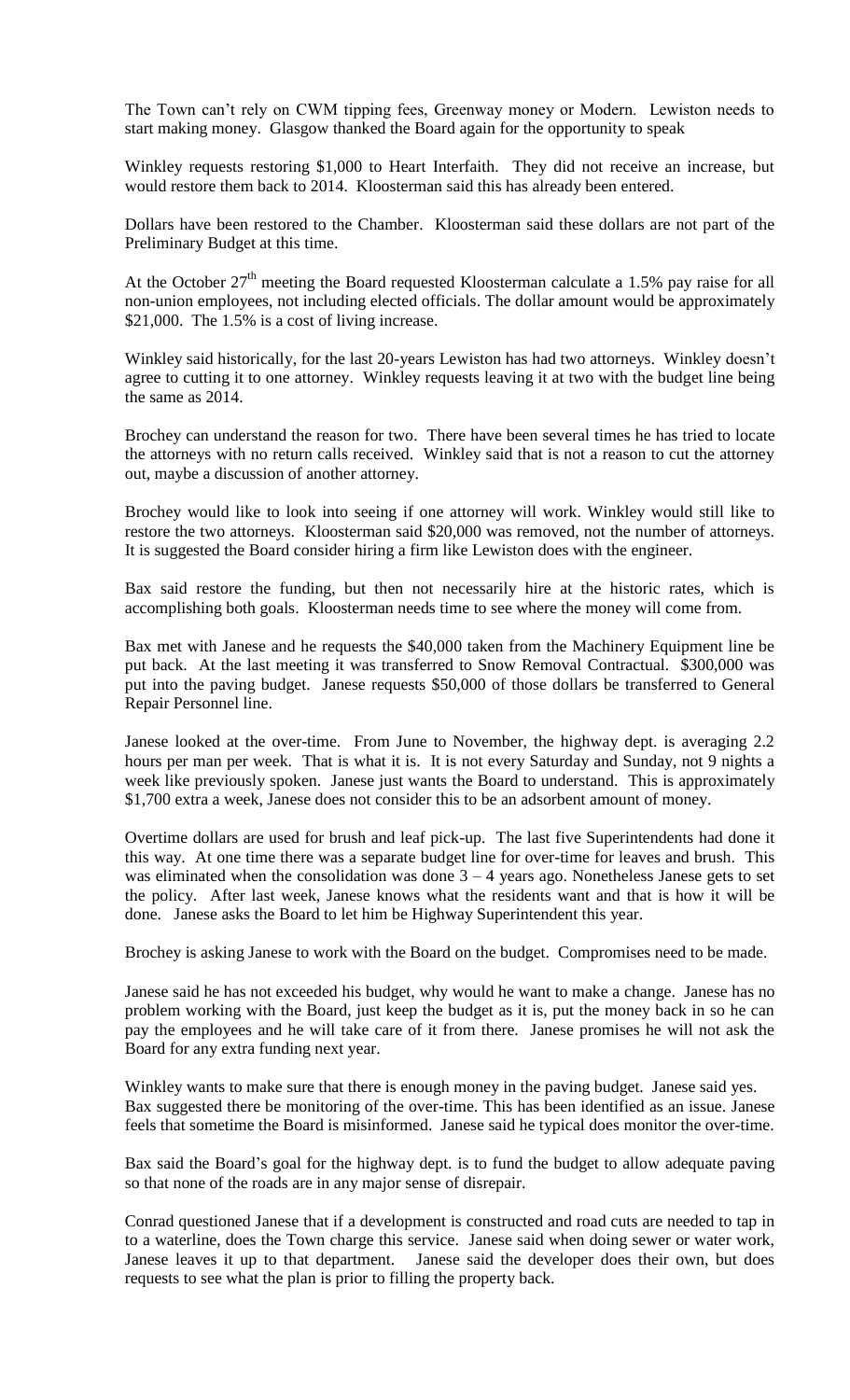Ritter said anytime they tap into his department, there is a charge and a fee schedule.

Brochey questioned Janese if the highway dept. puts a driveway or pathway in, for someone that may, in the future be building a home, does the Town charge? Janese said they don't put in any driveways. Brochey said he heard the highway dept. put in a pipe and covered it over so a farmer could get on his property.

Janese's understanding of the law is; we have to give people access to their property. If not, they are being denied the use of the property. This was explained to him this way 5-years ago by Mr. Dowd. Seaman's opinion would be appreciated.

Seaman said there are provisions in the law that allow the Town to absorb the cost of access ways onto Town highways. If there is a private road or a driveway, coming to a Town highway and often times there is a ditch that needs a pipe, there are provisions in the law that allow a Town to do this.

This was done as a safety matter to fire hydrants on Creek Road. The firemen needed access.

Capello, Herman - 657 Sara Court – Capello has been a resident for 22-years and this is the first meeting he has attended. Capello doesn't really like what is going on in this meeting.

Capello asked Janese when the leaves on Sara Court will be picked up; they have been there a few weeks.

At the beginning of the meeting, the Clerk read off the salaries of the Supervisor and the Highway Superintendent. Capello doesn't understand why the Highway Superintendent is making more than the Supervisor.

Resident Ron Craft asked how much the Village of Lewiston offer for Police Protection. Kloosterman said \$284,000. Craft asked what would happen if the \$284,000 goes away. Is there money in a contingency budget, does the State mandate the Village pay. Is Lewiston that short of money?

Brochey said there is a horrible rumor around that he said Lewiston is broke. He never said that.

Conrad said the Board is trying to account for the dollars and cents, Lewiston has as revenue and making sure they are put into the appropriate areas that are most efficient for the Town.

Craft can see that, but the Town needs outside revenue, or Lewiston is in trouble. Joseph Davis has a dock, there is a park, there is a number of ways to make money at the park.

Conrad said this is one of the challenges Lewiston has as far as the type of Town we are.

Craft said the cost of doing business in the Village is outrages.

Glasgow said the last time Lewiston had one attorney was in 1997. Going back, Lewiston has historically had one attorney. Two attorneys were appointed in 1998 and has been the practice since.

The Board needs to establish a business council. Look at the zoning map and see where businesses can be placed that are compatible to the environment and produce revenue.

Capello said since the day Brochey got into office he has been saying there is a financial problem in Lewiston. Kloosterman writes the same in the paper. This is why everyone is concerned. If there is a financial problem, maybe the Town will need to go to a tax, and the residents will have to accept it.

Brochey agrees totally. Masters and Brochey have worked together with the Bridge Commission to increase the dollars received from them. For the last several years the Town has received \$17,000 - \$18,000 a year. Starting next year this will increase to \$67,400, the following year, increase to \$81,400. As they continue to expand, the Town will renegotiate.